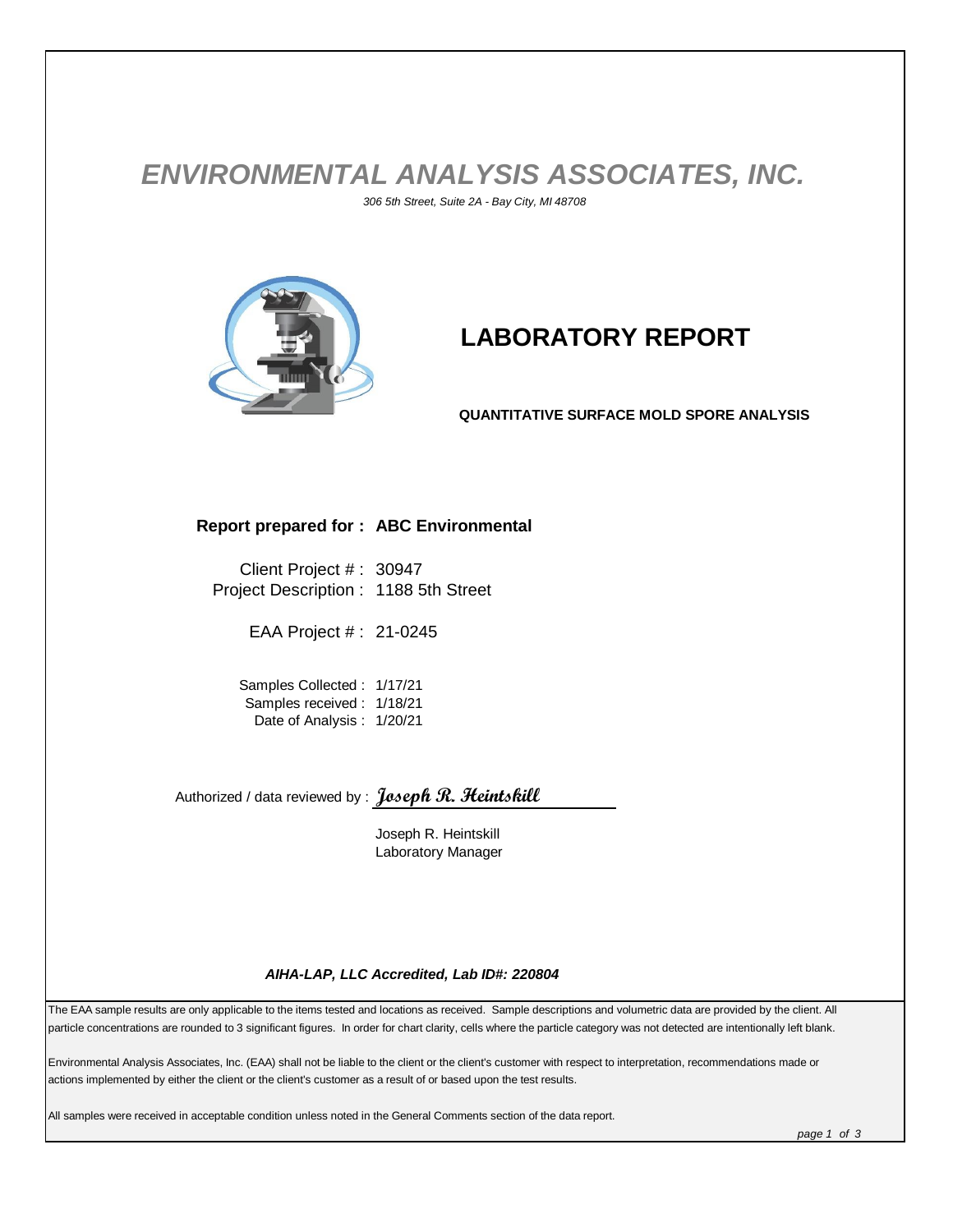|                                                                                                                                                                                                                                                                                                                                                                                                           | ENVIRONMENTAL ANALYSIS ASSOCIATES, INC. - 306 5th Street, Suite 2A - Bay City, MI 48708 |                                |                                                           |      |                        |                                           |
|-----------------------------------------------------------------------------------------------------------------------------------------------------------------------------------------------------------------------------------------------------------------------------------------------------------------------------------------------------------------------------------------------------------|-----------------------------------------------------------------------------------------|--------------------------------|-----------------------------------------------------------|------|------------------------|-------------------------------------------|
|                                                                                                                                                                                                                                                                                                                                                                                                           | <b>QUANTITATIVE SURFACE MOLD SPORE ANALYSIS</b>                                         |                                |                                                           |      | EAA Method #: MOLD-D02 |                                           |
|                                                                                                                                                                                                                                                                                                                                                                                                           | <b>Client Name: ABC Environmental</b>                                                   |                                |                                                           |      | Page 2 of 3            |                                           |
| Client Project #: 30947                                                                                                                                                                                                                                                                                                                                                                                   |                                                                                         |                                | Project: 1188 5th Street                                  |      |                        |                                           |
| Requested by: Damon Sal                                                                                                                                                                                                                                                                                                                                                                                   |                                                                                         | Date collected: 1/17/21        |                                                           |      |                        | Sample condition : Acceptable as received |
| <b>EAA Project#: 21-0245</b>                                                                                                                                                                                                                                                                                                                                                                              |                                                                                         | Date received: 1/18/21         |                                                           |      |                        | Magnification 500X                        |
| <b>Client Sample#</b>                                                                                                                                                                                                                                                                                                                                                                                     | <b>Sample Description / Location</b>                                                    |                                | <b>Background Dust Loading - General Comments</b>         |      |                        |                                           |
| 1                                                                                                                                                                                                                                                                                                                                                                                                         | Kitchen                                                                                 |                                | <b>Typical dust</b>                                       |      |                        |                                           |
| 2                                                                                                                                                                                                                                                                                                                                                                                                         | Living Room                                                                             |                                | Atypical dust                                             |      |                        |                                           |
| 3<br>4                                                                                                                                                                                                                                                                                                                                                                                                    | Hallway<br>Bathroom                                                                     |                                | <b>Typical dust</b><br>Atypical dust                      |      |                        |                                           |
| 5                                                                                                                                                                                                                                                                                                                                                                                                         | <b>Basement</b>                                                                         |                                | Elevated dust                                             |      |                        |                                           |
|                                                                                                                                                                                                                                                                                                                                                                                                           |                                                                                         |                                | SURFACE MOLD SPORE CONCENTRATIONS (Cts./mm <sup>2</sup> ) |      |                        |                                           |
| Sample #-><br>Category                                                                                                                                                                                                                                                                                                                                                                                    | 1                                                                                       | 2                              |                                                           | 3    | 4                      |                                           |
| Total Mold Spores (Cts/mm <sup>2</sup> )                                                                                                                                                                                                                                                                                                                                                                  | 4.3                                                                                     | 5.8                            |                                                           | 0.7  | 3.6                    | 14.4                                      |
| Alternaria                                                                                                                                                                                                                                                                                                                                                                                                |                                                                                         | 0.7                            |                                                           |      |                        |                                           |
| Aspergillus/Penicillium                                                                                                                                                                                                                                                                                                                                                                                   |                                                                                         |                                |                                                           |      | 1.4                    | 4.3                                       |
| Pigmented Asco & Basidio                                                                                                                                                                                                                                                                                                                                                                                  | 2.2                                                                                     | 2.9                            |                                                           |      | 0.7                    | 1.4                                       |
| Mix tiny, hyal Asco & Basidio                                                                                                                                                                                                                                                                                                                                                                             | 0.7                                                                                     |                                |                                                           | 0.7  |                        |                                           |
| <b>Botrytis</b>                                                                                                                                                                                                                                                                                                                                                                                           |                                                                                         |                                |                                                           |      |                        |                                           |
| Chaetomium                                                                                                                                                                                                                                                                                                                                                                                                |                                                                                         |                                |                                                           |      |                        |                                           |
| Cladosporium                                                                                                                                                                                                                                                                                                                                                                                              | 0.7                                                                                     | 1.4                            |                                                           |      | 0.7                    | 5.8                                       |
| Curvularia                                                                                                                                                                                                                                                                                                                                                                                                |                                                                                         |                                |                                                           |      |                        |                                           |
| Drechslera/Bipolaris                                                                                                                                                                                                                                                                                                                                                                                      |                                                                                         |                                |                                                           |      |                        |                                           |
| Epicoccum                                                                                                                                                                                                                                                                                                                                                                                                 |                                                                                         |                                |                                                           |      |                        |                                           |
| Fusicladium-like                                                                                                                                                                                                                                                                                                                                                                                          |                                                                                         |                                |                                                           |      |                        |                                           |
| Nigrospora                                                                                                                                                                                                                                                                                                                                                                                                |                                                                                         |                                |                                                           |      |                        |                                           |
| Oidium/Peronospora                                                                                                                                                                                                                                                                                                                                                                                        |                                                                                         |                                |                                                           |      |                        |                                           |
| Pithomyces                                                                                                                                                                                                                                                                                                                                                                                                | 0.7                                                                                     |                                |                                                           |      |                        |                                           |
| Rusts                                                                                                                                                                                                                                                                                                                                                                                                     |                                                                                         |                                |                                                           |      |                        |                                           |
| Smuts / Myxomycetes / Periconia                                                                                                                                                                                                                                                                                                                                                                           |                                                                                         | 0.7                            |                                                           |      | 0.7                    |                                           |
| Stachybotrys                                                                                                                                                                                                                                                                                                                                                                                              |                                                                                         |                                |                                                           |      |                        | 2.9                                       |
| Stemphylium                                                                                                                                                                                                                                                                                                                                                                                               |                                                                                         |                                |                                                           |      |                        |                                           |
| Torula                                                                                                                                                                                                                                                                                                                                                                                                    |                                                                                         |                                |                                                           |      |                        |                                           |
| <b>Ulocladium</b>                                                                                                                                                                                                                                                                                                                                                                                         |                                                                                         |                                |                                                           |      |                        |                                           |
| Other Hyaline Fungi                                                                                                                                                                                                                                                                                                                                                                                       |                                                                                         |                                |                                                           |      |                        |                                           |
| Other Fungi                                                                                                                                                                                                                                                                                                                                                                                               |                                                                                         |                                |                                                           |      |                        |                                           |
| <b>Unidentified Fungi</b>                                                                                                                                                                                                                                                                                                                                                                                 |                                                                                         |                                |                                                           |      |                        |                                           |
| Hyphae fragments                                                                                                                                                                                                                                                                                                                                                                                          |                                                                                         | 0.7                            |                                                           |      |                        | 1.4                                       |
| Algal / fern spores                                                                                                                                                                                                                                                                                                                                                                                       |                                                                                         |                                |                                                           |      |                        |                                           |
| Insect parts                                                                                                                                                                                                                                                                                                                                                                                              |                                                                                         |                                |                                                           |      |                        |                                           |
| POLLEN (Total cts/mm <sup>2</sup> )                                                                                                                                                                                                                                                                                                                                                                       | not analyzed                                                                            | not analyzed                   | not analyzed                                              |      | not analyzed           | not analyzed                              |
| Not specified                                                                                                                                                                                                                                                                                                                                                                                             |                                                                                         |                                |                                                           |      |                        |                                           |
| Pinus                                                                                                                                                                                                                                                                                                                                                                                                     |                                                                                         |                                |                                                           |      |                        |                                           |
| <b>COMMON AEROSOLS (cts/mm2)</b>                                                                                                                                                                                                                                                                                                                                                                          | not analyzed                                                                            | not analyzed                   | not analyzed                                              |      | not analyzed           | not analyzed                              |
| Skin cell fragments                                                                                                                                                                                                                                                                                                                                                                                       |                                                                                         |                                |                                                           |      |                        |                                           |
| Fiberglass fibers                                                                                                                                                                                                                                                                                                                                                                                         |                                                                                         |                                |                                                           |      |                        |                                           |
| Cellulosic / synthetic fibers                                                                                                                                                                                                                                                                                                                                                                             |                                                                                         |                                |                                                           |      |                        |                                           |
| Unidentified opaque                                                                                                                                                                                                                                                                                                                                                                                       |                                                                                         |                                |                                                           |      |                        |                                           |
| Mineral / clay soil dust                                                                                                                                                                                                                                                                                                                                                                                  |                                                                                         |                                |                                                           |      |                        |                                           |
| OTHER AEROSOLS (cts/mm2)                                                                                                                                                                                                                                                                                                                                                                                  | not analyzed                                                                            | not analyzed                   | not analyzed                                              |      | not analyzed           | not analyzed                              |
|                                                                                                                                                                                                                                                                                                                                                                                                           |                                                                                         |                                |                                                           |      |                        |                                           |
|                                                                                                                                                                                                                                                                                                                                                                                                           |                                                                                         |                                |                                                           |      |                        |                                           |
| <b>Statistical Parameters</b><br>Area analyzed (mm <sup>2</sup> )--mold/aerosols:                                                                                                                                                                                                                                                                                                                         | 1.39                                                                                    | 1.39                           |                                                           | 1.39 | 1.39                   | 1.39                                      |
| Detect limit(Cts/mm <sup>2</sup> )--mold/aerosols:                                                                                                                                                                                                                                                                                                                                                        | 0.72                                                                                    | 0.72                           |                                                           | 0.72 | 0.72                   | 0.72                                      |
| Raw Count Conversion Factor:                                                                                                                                                                                                                                                                                                                                                                              | 1.39                                                                                    | 1.39                           |                                                           | 1.39 | 1.39                   | 1.39                                      |
|                                                                                                                                                                                                                                                                                                                                                                                                           |                                                                                         |                                |                                                           |      |                        |                                           |
| Microscopic fields counted:                                                                                                                                                                                                                                                                                                                                                                               | 10                                                                                      | 10                             |                                                           | 10   | 10                     | 10                                        |
| Microscope field area (mm <sup>2</sup> ):                                                                                                                                                                                                                                                                                                                                                                 | 0.14                                                                                    | 0.14                           |                                                           | 0.14 | 0.14                   | 0.14                                      |
| Note: Sample results are only applicable to the items tested and locations as received. Sample descriptions and volumetric data are provided by the client.                                                                                                                                                                                                                                               |                                                                                         |                                |                                                           |      |                        | rev.2021-All Clients-1/4/21               |
|                                                                                                                                                                                                                                                                                                                                                                                                           |                                                                                         | Authorized / data reviewed by: | Joseph R. Heintskill                                      |      |                        | Date: 1/20/21                             |
|                                                                                                                                                                                                                                                                                                                                                                                                           |                                                                                         | Analyst: <i>ils</i>            |                                                           |      | Date analyzed: 1/20/21 |                                           |
| EAA provides a separate DUST PROFILE™ database on our website (eaalab.com) for a comparison with samples collected from other buildings nationwide. This reference document is only intended to<br>provide an initial comparison with historical measurements compiled by EAA from other problem and non-problem buildings. The final opinions and interpretation regarding how the tested items apply to |                                                                                         |                                |                                                           |      |                        |                                           |
| site specific conditions on your project are not provided within this EAA laboratory report, and can only be provided by the IEP or client that conducted the original inspection and sample collection.                                                                                                                                                                                                  |                                                                                         |                                |                                                           |      |                        |                                           |